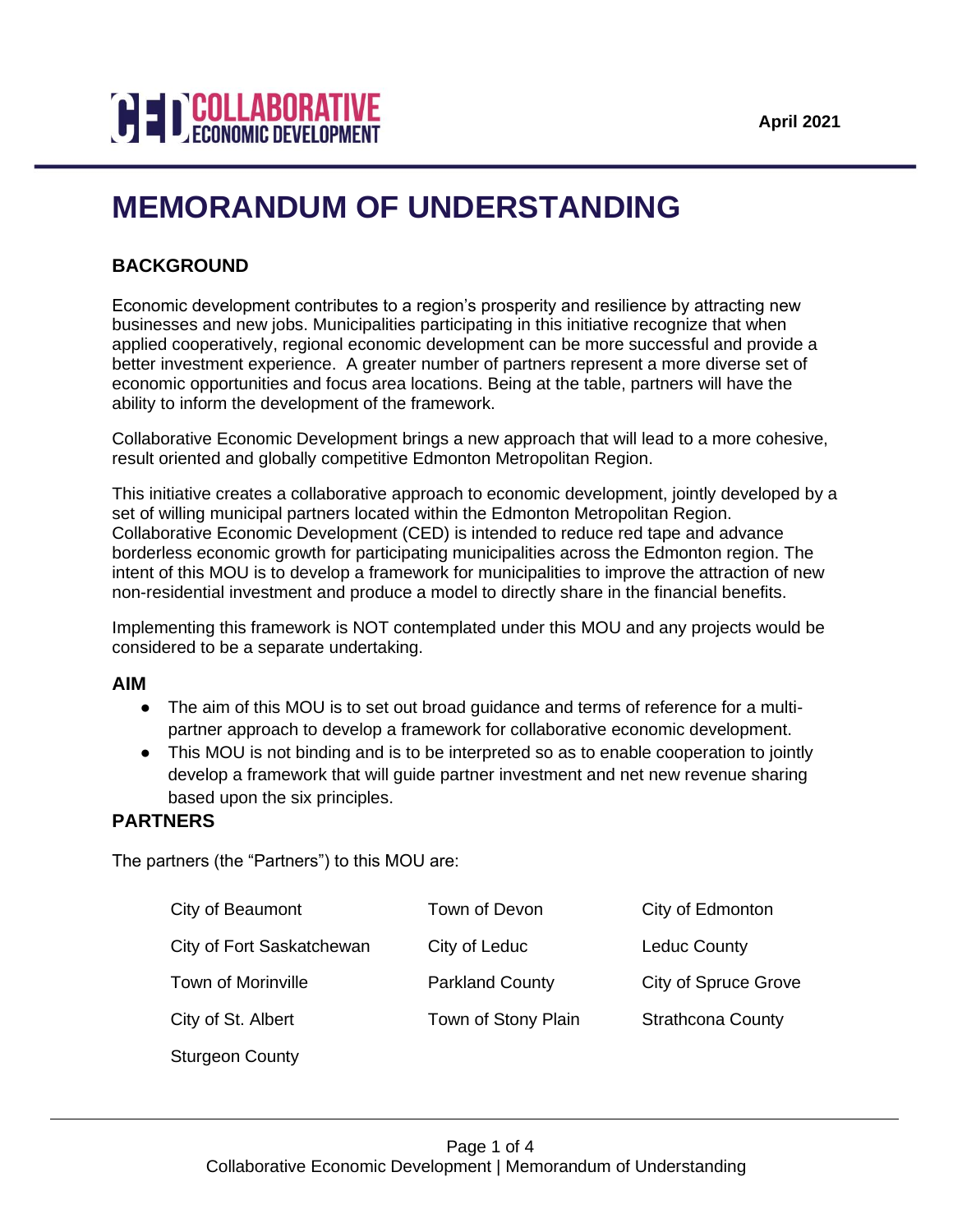## **SIX PRINCIPLES**

Partner's agreeing to this MOU and any actions resulting from it are to be guided by the following principles:

- 1. Agree to share revenue proportionate to level-of-investment.
- 2. Prepared to invest in property outside of municipal boundaries.
- 3. All focus is on attraction and expansion of net new non-residential growth.
- 4. Build upon regional agreements surrounding economic development (e.g. Edmonton Global's target sectors).
- 5. All policies and processes in the focus areas will be analyzed and optimized whenever possible.
- 6. Participation is voluntary.

## **TERMS OF REFERENCE**

#### ● **GENERAL OUTLINE**

This collaborative initiative will be carried out in four phases:

- Phase One: Initiation and Project Management
- Phase Two: Analysis and Baseline Information
- Phase Three: Product Development Scenario Building
- Phase Four: Recommended Projects and Implementation Plan

#### ● **GOVERNANCE**

#### ○ **OVERSIGHT COMMITTEE**

- The Oversight Committee will be a committee of the Mayors or alternates from each of the Partner municipalities.
- The Oversight Committee will report to their respective Councils.
- Unless otherwise delegated, the Councils of the Partners are the final decision-making authorities.

#### ○ **STEERING COMMITTEE**

- The Steering Committee will be a committee of Chief Administrative Officers or alternates from each of the Partner municipalities.
- The Steering Committee and Working Group established under the MOU will use a consensus approach to decision-making.

#### ○ **WORKING GROUP**

- A Working Group will be established under and report to the Steering Committee.
- Task forces may be established as determined by the Working Group, which will report to the Working Group.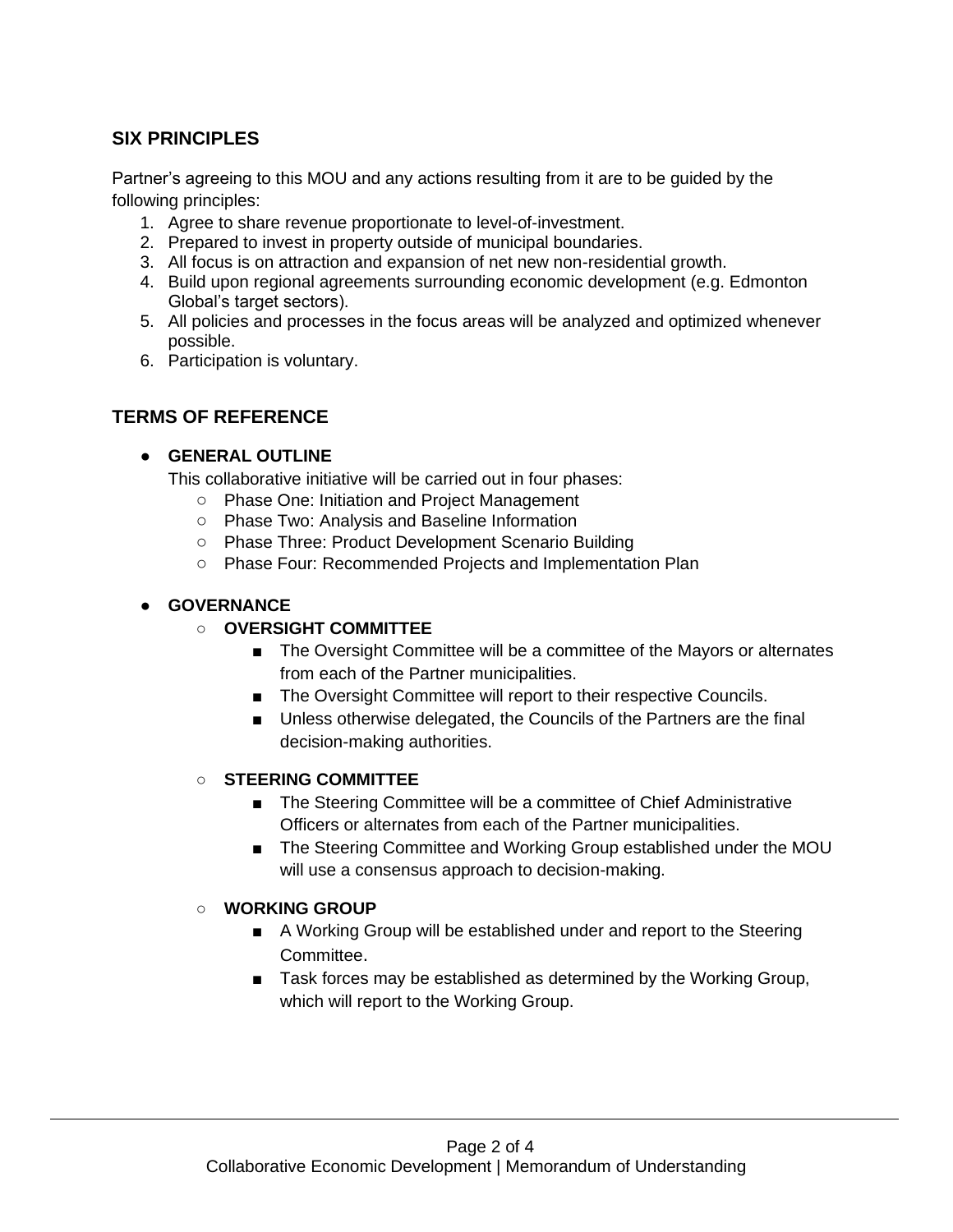- **FUNDING.** Costs associated with this initiative will be managed as follows:
	- **Framework Development Costs:** Costs under this MOU are exclusively for the analysis and design activities required to develop the CED framework (paper outputs). Existing staff capacity and expertise will be used as much as possible; however, if additional support is required, costs will be shared amongst the Partners as determined by the Oversight Committee.
	- **Implementation and Build Costs:** If a municipality wishes to participate in implementing and building a focus area under the CED framework, the participating Partners will enter into a separate agreement on a project by project basis that would detail all financial contributions for developing the identified focus areas.
- **ADMINISTRATIVE SUPPORT.** Partners will contribute to the administrative support for the initiative under this MOU as determined by the Oversight Committee.
- **COMMUNICATION AND INFORMATION SHARING.** Direct liaison and full disclosure of information among the Partners as required is authorized. All discussions and information-sharing is to be considered on a WITHOUT PREJUDICE basis unless determined otherwise by the Oversight Committee or that a mutually agreed upon decision is made by the respective Councils.
- **CONFIDENTIALITY.** Subject to the Freedom of Information and Protection of Privacy Act, RSA 2000, unless determined otherwise by the Oversight Committee, work done under the umbrella of this MOU is to be considered CONFIDENTIAL. The Oversight Committee is to routinely review the implementation of this provision with a view to ensuring appropriate public disclosure of information.
- **STAKEHOLDER AND PUBLIC ENGAGEMENT.** Notwithstanding the need for confidentiality, stakeholder and public engagement may from time-to-time be required. Such engagement will be determined in a mutually developed Communications Plan.

## **CONCLUSION**

The success of this collaborative initiative under this MOU will require good faith on the part of each Partner. This Memorandum of Understanding represents a commitment to meaningful collaboration, focused on achieving mutual and regional benefit.